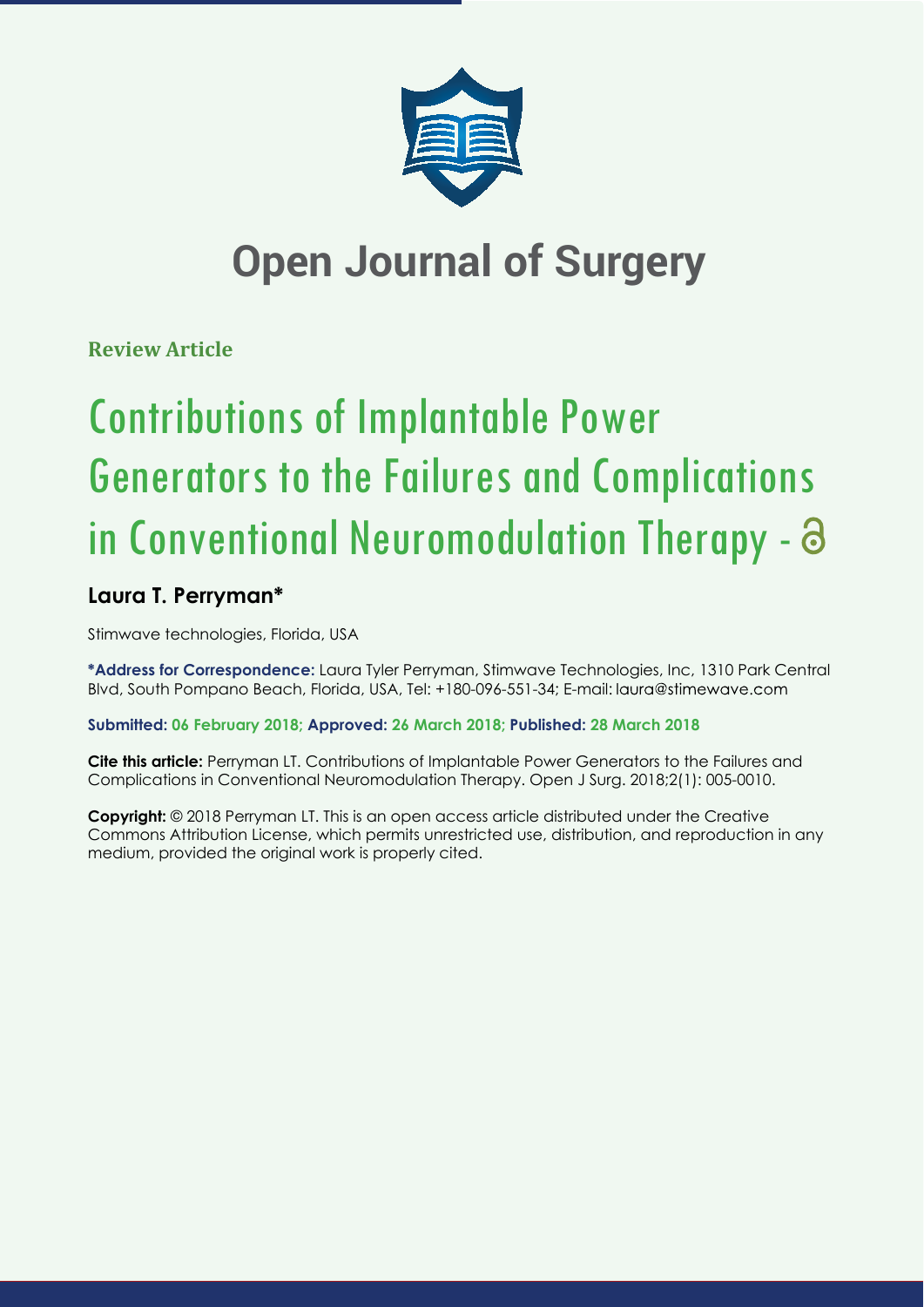#### **ABSTRACT**

Neuromodulation has become a standard of care in the management of movement disorders and chronic pain management while the list of indications has been growing recently. The conventional equipment has electrodes, connection wires and power generator, all implantable. Several studies and evidence based medicine support the treatment modality as a viable option although the device related complications demand rapid updates to reduce avoidable adverse events. Overall complication rates vary and range between 20 and 75%, most of them manageable conservatively. Implantable power generator appears to be a component that requires attention to reduce the events like infection and device related failure; mostly contributed by the related surgical procedure as well as the additional bulk of the battery. Almost all instances of pain following implantation were related to IPG pocket. Several reports have recently come up with the safety issues of the stimulation equipment and the recommendations propose actions to improve acceptability of the technique. As nanomaterials have improved the lead designs, a wireless access without an implantable power generator appears to be an attractive option to reduce the complications, while the acceptability can be improved for both cosmetic as well as cost reasons.

**Keywords:** Neuromodulation; Spinal cord stimulation; Implantable power generator; Wireless stimulation; Infection

#### **INTRODUCTION**

Chronic pain is one of the most common complaints accounting for frequent medical visits by general public and remains a prevalent health care concern [1,2].

Once the medical and surgical options run out, neuromodulation has been recommended as the treatment of choice. Spinal Cord and Peripheral Nerve Stimulations (SCS and PNS), along with their modifications, have been in use for four decades in the management of several refractory pain conditions like Failed Back Surgery Syndrome (FBSS), peripheral neuropathy, neuralgia, angina pectoris, peripheral vascular disease, Complex Regional Pain Syndrome (CRPS) and others [3-8]. SCS has been supported by Evidence Based Medicine (EBM) and proven to be cost effective compared to repeated surgeries or long term pain medication [4,9,10]. It is a time tested and widely accepted technology too in terms of safety and efficacy to be called as a standard of care for chronic pain [3,11,12]. Studies established its cost effectiveness in FBSS as well as complex regional pain syndromes [13,14]. Nevertheless, about 20% of patients do not proceed beyond the trial and only 50% of cases with successful trial go for long term therapy [8,13,15]. SCS/PNS failures could be attributed in some cases to the stimulation parameters, device malalignment, complications due to the implant dislocations/fractures and postural changes. The bulk of the implanted components, especially the IPG, could be contributing to these complications [3,16-18].

Apart from failures, SCS is associated with several complications related to the implanted components and failed stimulation. Surgically, it is a minimally invasive procedure with 30-40% overall complications like lead migration/fracture, Implantable Pulse Generator (IPG) site pain, infections, failed stimulation and rarely neurological injury. Some patients had allergic reactions to the implanted components [3,9,19-21].

Several modifications to the technology in recent years, periodic updates and peer reviewed recommendations facilitated reduction in complications and minimized the risks [9,22]. However, the complications related to the bulk of the implanted components still remain a big challenge and probably the unwanted parts need to be eliminated for better acceptance of this efficient therapeutic modality.

#### **SCS rates of conversion from trial to permanent implantation**

Due to various reasons including patient responses, implant performances, and adverse events, SCS trials do not proceed to become permanent implants. In select patient populations these rates could be very appealing since they are between 65 and 80% for varied disease presentations [21]. But, from a census coming from nationwide application of SCS, the rates fall down to 41% [23].

These variable acceptance rates could be due to the differential efficacy of SCS: proven cost effective method for FBSS but not so established when it comes to neuropathic pain. They also might reflect the surgical technique employed by different pain management teams: the percutaneous method compared to open procedure, or the technology employed by physicians, since cylindrical electrodes are less invasive but the paddles are more stable in terms of reducing migration [24,25].

Shamji et al reviewed 11 studies on 542 patients and reported 9% IPG site pain and wound complications in 5%, but there were differences in percutaneous and surgical placement of implants. Wound complications occur more often with surgical placement of devices (5%) compared to percutaneous placement (2%), as expected, significant enough. Pain was also more with surgical procedure (12%) and less with percutaneous placements (7%). On the other hand, only percutaneous placement method had loss of therapeutic efficiency (4%; range of 0-14%) [26]. In the 542 patients followed in this work, there were 184 complications. Of these, 74 were related to the SCS device itself, 69 were related to the therapy, and 41 represented biological complications [26].

#### **Complications of conventional neuromodulation equipment**

Several adverse events follow implantation of the conventional devices that require three components to be surgically placed inside the patient body: the stimulation electrodes, the implantable power generator and the wires connecting these two along with the anchoring elements. Multiple incisions are required to place these parts to accomplish the therapeutic goals.

#### **Pain related to implanted device components**

Surgical incisions cause pain invariably, and the implantation of device components only makes it worse, especially at the IPG locations or the lead extension junctions due to the bulk of the material placed inside. In the PROCESS study 12% (5 of 42) patients had significant pain, probably attributed to the bulkier IPG, and one patient required surgical intervention [13]. It was 5% in the report by de Vos et al and 12% (86/707 patients) in the retrospective review by Mekhail et al with a range of 0-40% (and mean value of 5.8%) from a review of 20 studies by Turner et al  $[21,27,28]$ . Differences in the reports are possible since the location of IPG varies and thickness of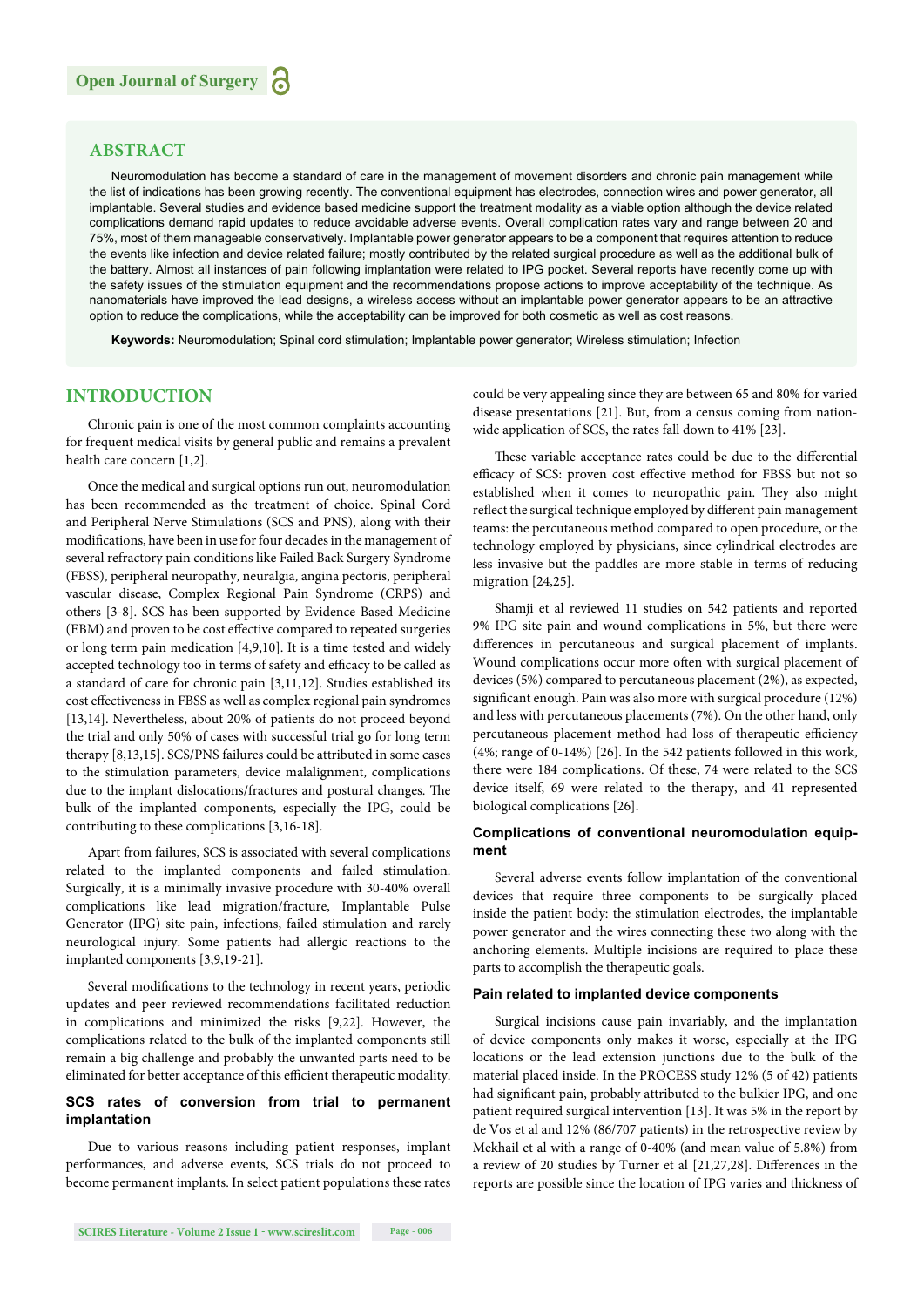body fat at different places. Reports published so far have not verified this anatomical difference between buttock and anterior abdominal wall.

#### **Surgical site inflammation and infection**

Overall infection rates for SCS have been higher than other non-neuromodulation surgical procedures with a range between 2.5% and 14% compared to 2-5% of the latter; the risk factors like smoking, obesity, diabetes mellitus remaining constant variables  $[3,8,13,18,20,21,27]$ . The contributory role of these comorbidities probably remain the same for SCS too, although the significant relationship between infections following SCS implantation and these variables remains to be established firmly  $[21,29]$ . Most infections at surgical sites are superficial and probably do not reach the tissue planes of the implant [29] while deep fascia and/or muscle involvement compromises the device components [9].

Notably, the most common site of infection is the IPG implantation area. This is followed by lumbar incision site and electrodes, most often by Staphylococcus aureus [30]. Fortunately, epidural abscess is extremely rare along with infections along the nervous system like meningitis [29-32].

#### **Wound infections (Superficial and Deep)**

Surgery related infections make a major component of SCS complications and occur in 4-10% of cases, sometimes warranting implant removal. This rate is almost double the infections (2-5%) seen with other kinds of surgeries performed routinely in the US [21]. PROCESS study reported infections in 10% (4 out of 42) patients and 2 of them needed surgical intervention [13]. Kumar et al had to explant 10 implants due to infection among 14 cases of infection (3.4%) while 4 patients responded to antibiotic treatment [8]. Deep infections in the IPG pocket were recorded in 20 patients among 32 patients with surgical infections (4.5%) by Mekhail et al. Two patients had lead track infection and 10 had superficial infections at the site of lead introduction. Abscess formation was noticed in 18 patients with deep infections [21]. In a much larger review of 2972 implants, Cameron reported a 3.4% (100 cases) infection rate [3], similar to the observations by Engle et al [33]. Occipital nerve stimulations studies also had infection rate close to the SCS; 4% in report by Saper et al and 4.5% reported by Paemeleire et al [34,35]. Sacral nerve stimulators had wound issues in 7% and infection in 5% [36].

The most common site of infection in all these reports was the IPG pocket [18]. In the series reported by Follett et al. 54% of the infections were of IPG surgery site [31].

#### **IPG and mechanical adversities on stimulation electrodes**

Not only the infective complications, but the mechanical adverse events like lead displacements also had association with IPG.

Laboratory evidence showed that a correlation exists between the site of IPG and frequency of electrode migration/dislocations. Gluteal region had worse incidence of lead migrations compared to anterior abdominal wall possibly due to the anchoring pull happening during forward and lateral bending movements of the trunk. On the other hand, rotations twists of the trunks have increased electrode migrations when IPGs were placed in the anterior abdominal wall [37].

Altogether, the lead migration with buttock IPG was twice the number that happens with abdominal wall IPG placement, which apparently was recommended unless contraindicated [37,38].

IPG location has been noted as the notorious spot for infections in not only SCS patients, but in Deep Brain Stimulation (DBS) cases also. Thus, in neuromodulation practice, in general, IPG and the extension wires appear to contribute to sepsis more than anything else, and fortunately they can be explanted without disturbing the epidural components which are very uncommonly infected [20].

#### **Battery failure**

The current SCS technology still employs implantable components viz., electrodes, connection wires and power generator (battery). Issues with battery thus require surgical revisions while the bulk of the battery and the surgical wounds are prone for complications like hemorrhage and infection, apart from disconnections.

The IPG contains the battery and for depletions of energy, repeated surgical interventions are performed. Sometimes, depending upon the stimulation parameters or patient requirements, the battery expiration might come sooner than expected, the so called "battery failures" which occurred in 1.7% cases among 1900 patients [3]. This failure rate was 10.2% in the experience of Turner et al [27], while some of the reports did not mention these failures [8,13,21,28].

The power source depletion depends upon the anatomical location of the electrodes with respect to the spinal cord. The segment of spine as thoracic spine or cervical spine differ in the demands as well as the contacts functioning in order to deliver the required stimulation. This is now an important factor to consider since the technical advancements of the present day stimulation like high frequency, burst stimulation require a much higher amount of current compared to the conventional or low frequency stimulation. It would be impossible to deliver the stimulation without rechargeable batteries, which have lower life expectancy and limited clinical experience. Not only the limited life span, but higher awareness from the user end, makes the rechargeable batteries problematic with questionable costeffectiveness [18,39,40]. Recharging the battery, on the other hand, is also uncomfortable to the patient because of the heat generated during the procedure.

As of now, repeated battery changes translates in to repeated surgical procedures and the complications that follow with surgery. However, there is no study so far has looked in to this common side effect of the present day IPG systems.

A report by Medtronic regarding the product report on 1983 SCS patients followed up for 7 years, had a total of 973 events. Among them, 30% (295) were product related and 70% (656) were nonproduct related; 96.3% of the former involved lead or extension wires while 90.2% of the latter had IPG related complications. The IPG related complications in nearly 600 of these cases included surgical site pain, infection, wound dehiscence and performance related failures [41,42].

SCS clinical work spanning over four decades still has to deal with equipment malfunction after all the research in to the biocompatible materials, refined anchoring systems, peer reviews, panel recommendations and training. Significant among the adverse events, IPG related complications appear to be completely avoidable considering the present day wireless technology. Table 1 shows the experiences from different centers [42-46].

#### **DISCUSSION**

Neuromodulation is a time tested efficient therapeutic modality in chronic pain management. Several studies established the role of SCS,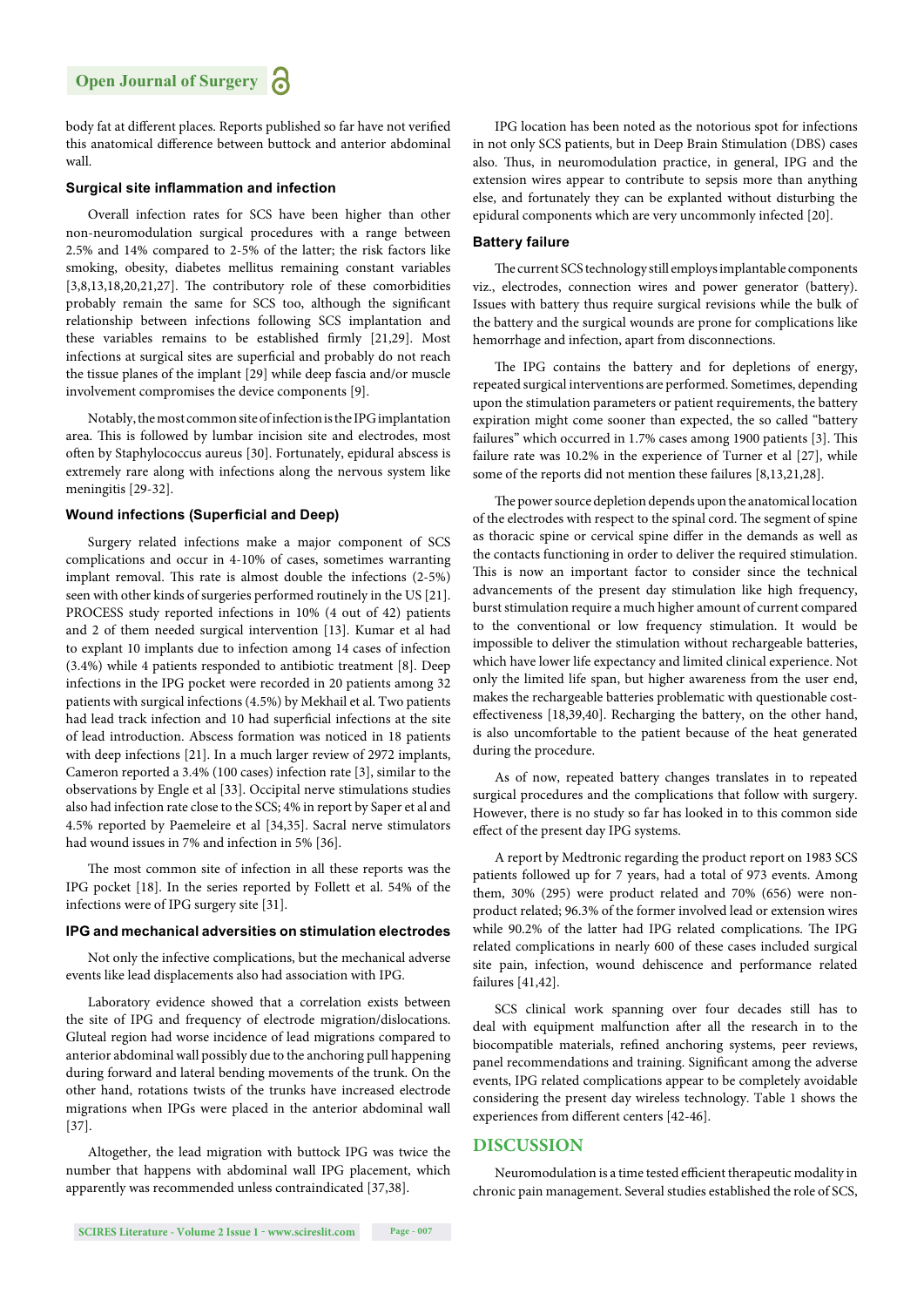PNS and their variants as standard of care. However, the technology updates to improve the outcomes with reduced adverse events are yet to become accepted in routine practice. IPG related complications have been linked to failures of neuromodulation in several recent reviews and some rescue measures are in practice.

#### **Infection control**

It is not an easy endeavor to control infections that follow implantation of devices although superficial infections tend to respond very well to antibiotics tailored as per the bacterial growth. Occasionally, wound debridement provides additional control [8,31].

In their recent retrospective review of 2737 cases, Hoelzer et al reported a 2.45% infection rate with a slight reduction over the previously reported 3-6% incidence [30]. It also had conflicting findings like lack of association between infection and co-morbid factors like smoking and diabetes. The study did not report of the location of the infection site or control of infection with regard to explanation of the device. Follett et al. In their study, reported that 94% of their infected SCS patients ( $N = 114$ ) required removal of the system, either complete or partial (Follett KA, Boortz-Marx RL, Drake JM et al. Prevention and management of intrathecal drug delivery and spinal cord stimulation system infections. Anesthesiology 2004; 100: 1582-1594). Deer et al had a 22.4% salvage in their cohort of 67 patients with infected SCS encouraging an aggressive non-surgical approach, especially in patients with superficial wound infections in the absence of systemic sepsis, a protocol recommended by others also [9,20,42,43].

#### **IPG communication failures**

Apart from being the source of wound complications from an additional surgical procedure, IPG can fail to communicate with the external telemetry devices leading to ineffective SCS. Unfortunately, IPG failures due to wrong implantations require repeated surgeries [9].

Apparently, hardware complications outnumber the reactive inflammation or infections and IPG contributed to these adverse events significantly. There is a learning curve in standardization of the technique and sometimes the novel techniques result in higher

|  | <b>Table 1:</b> Complications due to implanted (IPG) components from the recent |  |  |  |  |
|--|---------------------------------------------------------------------------------|--|--|--|--|
|  | published literature.                                                           |  |  |  |  |

| Author and year                  | <b>Number</b> | Pain                        | wound<br>compln        | stimulation<br>issues       |  |
|----------------------------------|---------------|-----------------------------|------------------------|-----------------------------|--|
| Cameron 2004 <sup>3</sup>        | 2972          |                             | 3.4%<br>(infection)    | 2.4% (+1.6%<br>IPG failure) |  |
| Kumar et al 2008 <sup>13</sup>   | 42            | 5(12)                       | 4 (10%)                | 5(12%)                      |  |
| Turner et al 2010 <sup>46</sup>  | 28            | 7(25%)                      | 4 (14%)                | 4 (14%)                     |  |
| Van Buyten et al<br>201345       | 72            | 15 (20.8%)                  | 5(7%)<br>infection     | 2(2%)                       |  |
|                                  |               | IPG pocket                  | 5(7%)<br>hematoma      |                             |  |
| Al-Kaisy et al<br>201444         | 83            | $7(8.4\%)$                  | 6(7%)                  | $2(2.4\%)$                  |  |
| Deer et al 2014 <sup>9</sup>     |               | 2.5% (IPG<br>seroma)        | 10%<br>(infection)     | 1.2% (IPG<br>failure)       |  |
| Shamji et al 2015 <sup>26</sup>  | 542           | 9% (IPG pain)               | 5%                     |                             |  |
| Hoelzer et al 2017 <sup>30</sup> | 2737          |                             | 67 (2.4%)<br>infection |                             |  |
| Kleiber et al 2016 <sup>43</sup> | 212           | 14 (6.4%)                   | $9(4.2\%)$             | 22 (10%)                    |  |
|                                  |               | (Hematoma in 5<br>$(2.6\%)$ |                        |                             |  |

rates of complications. Surgeons' experience plays a vital role in minimization of both device related and surgery related adverse events [9,42].

#### **Wireless neuromodulation**

One of the recent advancements in neuromodulation is wireless access to the built-in receiver in stimulation electrodes utilizing nanotechnology. This device involves minimally invasive percutaneous placement of stimulation electrodes onlys and does not require placement of battery or the connection cables inside the body. The power generator remains extracorporeal on a wearable antenna assembly. Several reports have been published in pilot studies in an attempt to establish its safety and efficacy. Further multicenter trials have been initiated and the results are encouraging [47-50].

The wireless technology is devoid of the IPG complications and is expected to mitigate the associated lead related adverse events like migration. In addition, the surgical exposure and operating time will be considerably low compared to the procedure utilizing the traditional equipment that requires implantation of the electrodes, their connection extensions and the IPG inside the body. Thus the wireless device will be offering not only cosmetically a better outcome, but also reduced hospital as well as overall health care expenses in the long run [50].

#### **SUMMARY**

SCS is a standard of care in pain management with cost effective outcome, but suffers from serious and avoidable complications of the present day technology that requires all the components to be implanted. Significant incidence of pain at the IPG site, followed by infection in some cases, have been constant adverse events in a successful SCS therapy, apart from communication failures and removal/reimplantation procedures to replace a nonfunctional or end of life battery. Wireless approach and nanotechnology available today bypass the implantation of IPG and its accessory connecting wires, thus reducing the affiliated complications. So far, in limited numbers, wireless power generators have shown encouraging results and have no IPG related complications since there was no need to implant the battery and its accessories. Further ongoing clinical trials and studies are expecting to provide the required support to this safer and cost effective treatment as an alternative to the present day SCS with unnecessary implantable components.

#### **REFERENCES**

- 1. Clark JD. Chronic pain prevalence and analgesic prescribing in a general medical population. J Pain Symptom Manage. 2002; 23: 131-137. https://goo.gl/pDKjJE
- 2. Mantyselka P, Kumpusato E, Ahonen R, Kumpusalo A, Kauhanen J, Viinamaki H, et al. Pain as a reason to visit the doctor: a study in Finnish primary health care. Pain. 2001; 89: 175-180. https://goo.gl/kFjFBW
- 3. Cameron T. Safety and efficacy of spinal cord stimulation for the treatment of chronic pain: a 20-year literature review. J Neurosurg. 2004; 100: 254-267. https://goo.gl/Lwu1A3
- 4. Deer TR, Krames E, Mekhail N, Pope J, Leong M, Stanton-Hicks M, et al. The appropriate use of neurostimulation: new and evolving neurostimulation therapies and applicable treatment for chronic pain and selected disease states. Neuromodulation. 2014; 17: 599-615. https://goo.gl/KvAptb
- 5. Erdek MA, Staats PS. Spinal cord stimulation for angina pectoris and peripheral vascular disease. Anesthesiol Clin North America. 2003; 21: 797- 804. https://goo.gl/CK6ZiA
- 6. Kapural L, Narouze SN, Janicki TI, Mekhail N. Spinal cord stimulation is an effective treatment for the chronic intractable visceral pelvic pain. Pain Med. 2006; 7: 440-443. https://goo.gl/cbw34y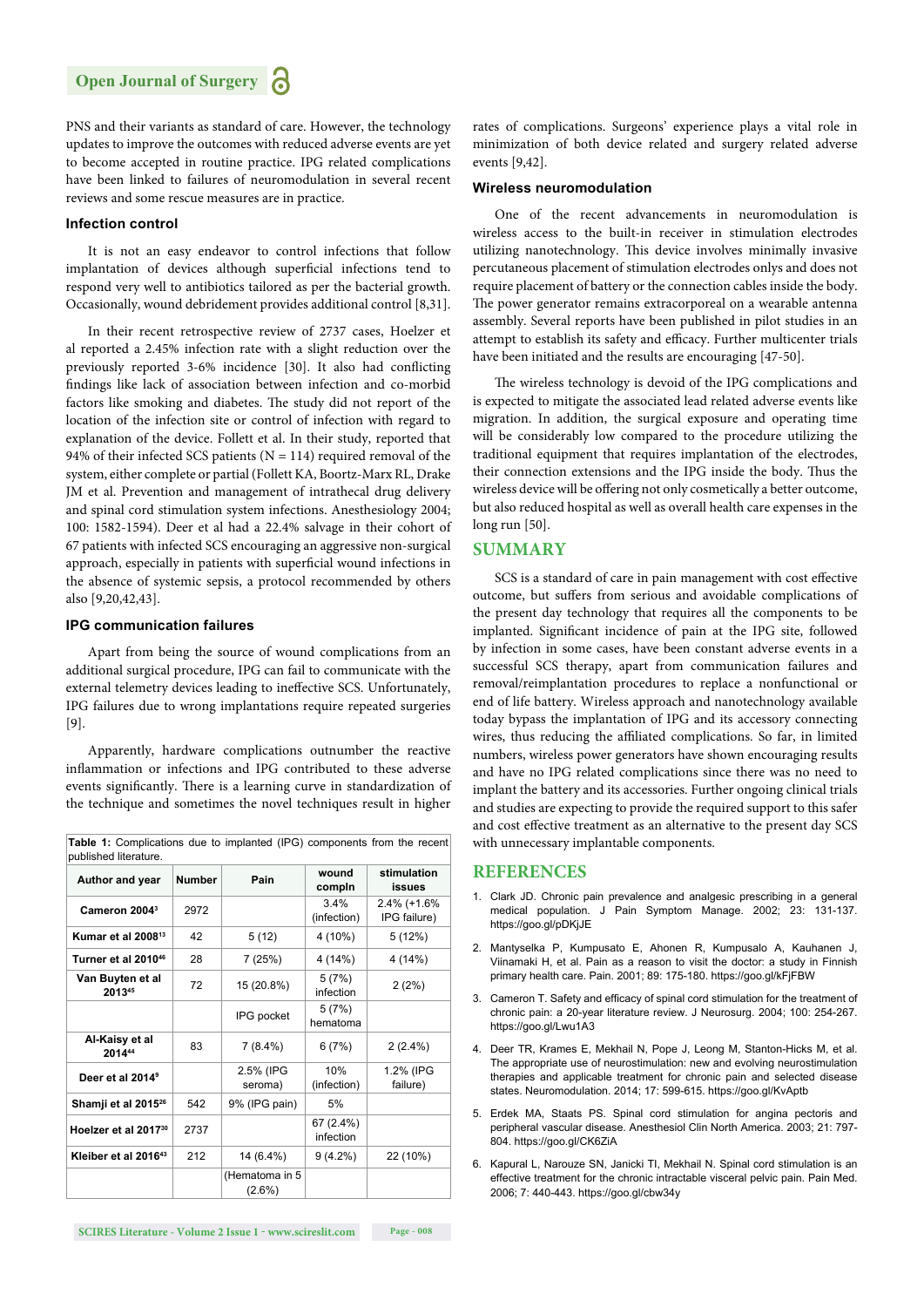#### **Open Journal of Surgery**

- 7. Khan YN, Raza SS, Khan EA. Application of spinal cord stimulation for the treatment of abdominal visceral pain syndromes: case reports. Neuromodulation. 2005; 8: 14-27. https://goo.gl/A2t9Hx
- 8. Kumar K, Hunter G, Demeria D. Spinal cord stimulation in treatment of chronic benign pain: challenges in treatment planning and present status, a 22-year experience. Neurosurgery. 2006; 58: 481-496. https://goo.gl/JKynXL
- 9. Deer TR, Mekhail N, Provenzano D, Pope J, Krames E, Thomson S, et al. The appropriate use of neurostimulation: Avoidance and treatment of complications of neurostimulation therapies for the treatment of pain. Neuromodulation. 2014; 17: 571-598. https://goo.gl/rwT7E2
- 10. Kapural L, Yu C, Doust MW, Gliner BE, Vallejo R, Sitzman BT, et al. Novel 10-kHz high-frequency therapy (HF10 therapy) is superior to traditional lowfrequency spinal cord stimulation for the treatment of chronic back and leg pain: the SENZA-RCT randomized controlled trial. Anesthesiology. 2015; 123: 851-860. https://goo.gl/4aUAjv
- 11. Praeger J. Estimates of annual spinal cord stimulator implant rises in the United States. Neuromodulation. 2010; 13: 68-69. https://goo.gl/26Frqj
- 12. Taylor RS, Van Buyten JP, Buchser E. Spinal cord stimulation for chronic back and leg pain and failed back surgery syndrome: a systematic review and analysis of prognostic factors. Spine. 2005; 30: 152-160. https://goo.gl/32PG8o
- 13. Kumar K, Taylor RS, Jacques L, Eldabe S, Meglio M, Molet J, et al. The effects of spinal cord stimulation in chronic pain are sustained: a 24-month follow-up of the prospective randomized controlled multicenter trial of the effectiveness of spinal cord stimulation. Neurosurgery. 2008; 63: 762-770. https://goo.gl/eS7CZ2
- 14. Kemler MA, De Vet HC, Barendse GA, Van Den Wildenberg FA, Van Kleef M. Effect of spinal cord stimulation for chronic complex regional pain syndrome Type I: five-year final follow-up of patients in a randomized controlled trial. J Neurosurg. 2008; 108: 292-298. https://goo.gl/9uUn5k
- 15. North RB, Kidd DH, Farrokhi F, Piantadosi SA. Spinal cord stimulation versus repeated lumbosacral spine surgery for chronic pain: a randomized, controlled trial. Neurosurgery. 2005; 56: 98-106. https://goo.gl/qSsd98
- 16. Holsheimer J, Khan YN, Raza SS, Khan E. Effects of electrode positioning on perception threshold and paresthesia coverage in spinal cord stimulation. Neuromodulation. 2007; 10: 34-41. https://goo.gl/fyUQvR
- 17. Kim D, Vakharyia R, Kroll HR, Shuster A. Rates of lead migration and stimulation loss in spinal cord stimulation: a retrospective comparison of laminotomy versus percutaneous implantation. Pain Physician. 2011; 14: 513-524. https://goo.gl/oEy4Vi
- 18. Eldabe S, Buchser E, Duarte R. Complications of spinal cord stimulation and peripheral nerve stimulation techniques: A review of the literature. Pain Med. 2016; 17: 325-336. https://goo.gl/MKEEY8
- 19. Lee AW, Pilitsis JG. Spinal cord stimulation: indications and outcomes. Neurosurg Focus. 2006; 21. https://goo.gl/bh1fHt
- 20. Bendersky D, Yampolsky C. Is spinal cord stimulation safe? A review of its complications. World Neurosurg. 2013; 82: 1359-1368. https://goo.gl/LWyxPp
- 21. Mekhail NA, Mathews M, Nageeb F, Guirguis M, Mekhail MN, Cheng J. Retrospective review of 707 cases of spinal cord stimulation: indications and complications. Pain Pract. 2011; 11: 148-153. https://goo.gl/bdJQU3
- 22. Gazelka HM, Freeman ED, Hooten WM, Eldrige JS, Hoelzer BC, Mauck WD, et al. Incidence of clinically significant percutaneous spinal cord stimulator lead migration. Neuromodulation. 2015; 18: 123-125. https://goo.gl/GC3tKV
- 23. Huang KT, Martin J, Marky A, Chagoya G, Hatef J, Hazzard MA, et al. A national survey of spinal cord stimulation trial to-permanent conversion rates. Neuromodulation. 2015; 18: 133-140. https://goo.gl/2wNv9s
- 24. North RB, Kidd DH, Petrucci L, Dorsi MJ. Spinal cord stimulation electrode design: a prospective, randomized, controlled trial comparing percutaneous with laminectomy electrodes: part II-clinical outcomes. Neurosurgery. 2005: 57: 990-996. https://goo.gl/reCXan
- 25. Villavicencio AT, Leveque JC, Rubin L, Bulsara K, Gorecki JP. Laminectomy versus percutaneous electrode placement for spinal cord stimulation. Neurosurgery. 2000; 46: 399-406. https://goo.gl/pw5mfn
- 26. Shamji MF, Westwick HJ, Heary RF. Complications related to the use of

spinal cord stimulation for managing persistent postoperative neuropathic pain after lumbar spinal surgery. Neurosur Focus. 2015; 39: 15. https://goo.gl/uhhJkY

- 27. Turner JA, Loeser JD, Deyo RA, Sanders SB. Spinal cord stimulation for patients with failed back surgery syndrome or complex regional pain syndrome: a systematic review of effectiveness and complications. Pain. 2004; 108: 137-147. https://goo.gl/5AKwrB
- 28. de Vos CC, Meier K, Zaalberg PB, Nijhuis HJ, Duyvendak W, Vesper J, et al. Spinal cord stimulation in patients with painful diabetic neuropathy: A multicentre randomized clinical trial. Pain. 2014; 155: 2426-2431. https://goo.gl/CzSLjC
- 29. Rudiger J, Thomson S. Infection rate of spinal cord stimulators after a screening trial period. A 53-month third party follow-up. Neuromodulation. 2011; 14: 136-141. https://goo.gl/wwuJba
- 30. Hoelzer BC, Bendel MA, Deer TR, Eldrige JS, Walega DR, Wang Z, et al. Spinal cord stimulator implant infection rates and risk factors: A multi-center retrospective study. Neuromodulation. 2017; 20: 558-562. https://goo.gl/sqnWUF
- 31. Follett KA, Boortz-Marx RL, Drake JM, DuPen S, Schneider SJ, Turner MS, et al. Prevention and management of intrathecal drug delivery and spinal cord stimulation system infections. Anesthesiology. 2004; 100: 1582-1594. https://goo.gl/CyD4rf
- 32. Rauchwerger JJ, Zoarski GH, Waghmarae R, Rabinowitz RP, Kent JL, Aldrich EF, et al. Epidural abscess due to spinal cord stimulator trial. Pain Pract. 2008; 8: 324-328. https://goo.gl/rfui28
- 33. Engle MP, Vinh BP, Harun N, Koyyalagunta D. Infectious complications related to intrathecal drug delivery system and spinal cord stimulator system implantations at a comprehensive cancer pain center. Pain Physician. 2013; 16: 251-257. https://goo.gl/Ct1fFs
- 34. Saper JR, Dodick DW, Silberstein SD, Sally McCarville, Mark Sun, Peter J Goadsby. Occipital nerve stimulation for the treatment of intractable chronic migraine headache: ONSTIM feasibility study. Cephalalgia. 2011; 31: 271- 285. https://goo.gl/cfm8kZ
- 35. Paemeleire K, Van Buyten JP, Van Buynder M, Alicino D, Van Maele G, Smet I, et al. Phenotype of patients responsive to occipital nerve stimulation for refractory head pain. Cephalalgia. 2010; 30: 662-673. https://goo.gl/sASm6o
- 36. Brazzelli M, Murray A, Fraser C, Efficacy and safety of sacral nerve stimulation for urinary urge incontinence: A systematic review. J Urol. 2006; 175: 835-841. https://goo.gl/WMvASP
- 37. Kumar K, Wilson JR, Taylor RS, Gupta S. Complications of spinal cord stimulation, suggestions to improve outcome, and financial impact. J Neurosurg Spine. 2006; 5: 191-203. https://goo.gl/ghFLCF
- 38. Henderson JM, Schade CM, Sasaki J, Caraway DI, Oakley JC. Prevention of mechanical failures in implanted spinal cord stimulation systems. Neuromodulation. 2006; 9: 183-191. https://goo.gl/25gubG
- 39. Taylor RS, Ryan J, O'Donnell R, Eldabe S, Kumar K, North RB. The costeffectiveness of spinal cord stimulation in the treatment of failed back surgery syndrome. Clin J Pain. 2010; 26: 463-469. https://goo.gl/XFgFb6
- 40. Taylor RJ, Taylor RS. Spinal cord stimulation for failed back surgery syndrome: A decision-analytic model and cost-effectiveness analysis. Int J Technol Assess Health Care. 2005; 21: 351-358. https://goo.gl/6yRaU1
- 41. Medtronic product performance report. https://goo.gl/GAqDtQ
- 42. Bendel MA, O'Brien T, Hoelzer BC, Deer TR, Pittelkow TP, Costandi S, et al. Spinal cord stimulator related infections: Findings from a multicenter retrospective analysis of 2737 implants. Neuromodulation. 2017; 20: 553- 557. https://goo.gl/nKXiL9
- 43. Kleiber JC, Marlier B, Bannwarth M, Theret E, Peruzzi P, Litre F. Is spinal cord stimulation safe? A review implantations and complications. Revue Neurologique. 2016; 172: 689-95. https://goo.gl/9zy6VA
- 44. Al Kaisy A, Van Buyten JP, Smet I, Palmisani S, Pang D, Smith T. Sustained effectiveness of 10kHz high-frequency spinal cord stimulation for patients with chronic, low back pain: 24-month results of a prospective multicenter study. Pain Med. 2014; 15: 347-354. https://goo.gl/S2Fgax
- 45. Van Buyten JP, Al Kaisy A, Smet I, Palmisani S, Smith T. High frequency spinal cord stimulation for the treatment of chronic back pain patients: results